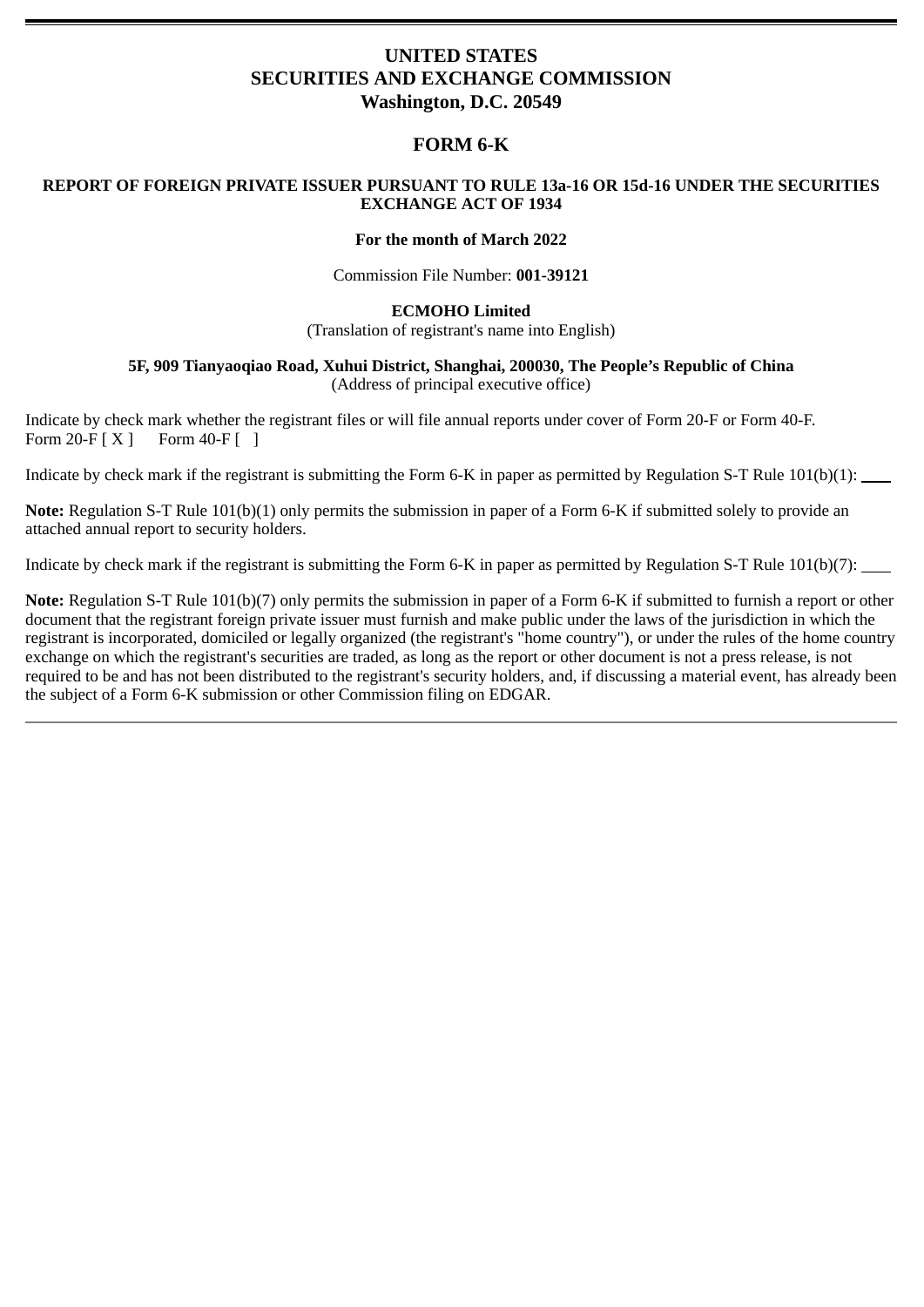#### **EXHIBIT INDEX**

#### **Exhibit No. Description**

[Exhibit](#page-3-0) 99.1 Press Release - [ECMOHO](#page-3-0) Receives Approval to Transfer to Nasdaq Capital Market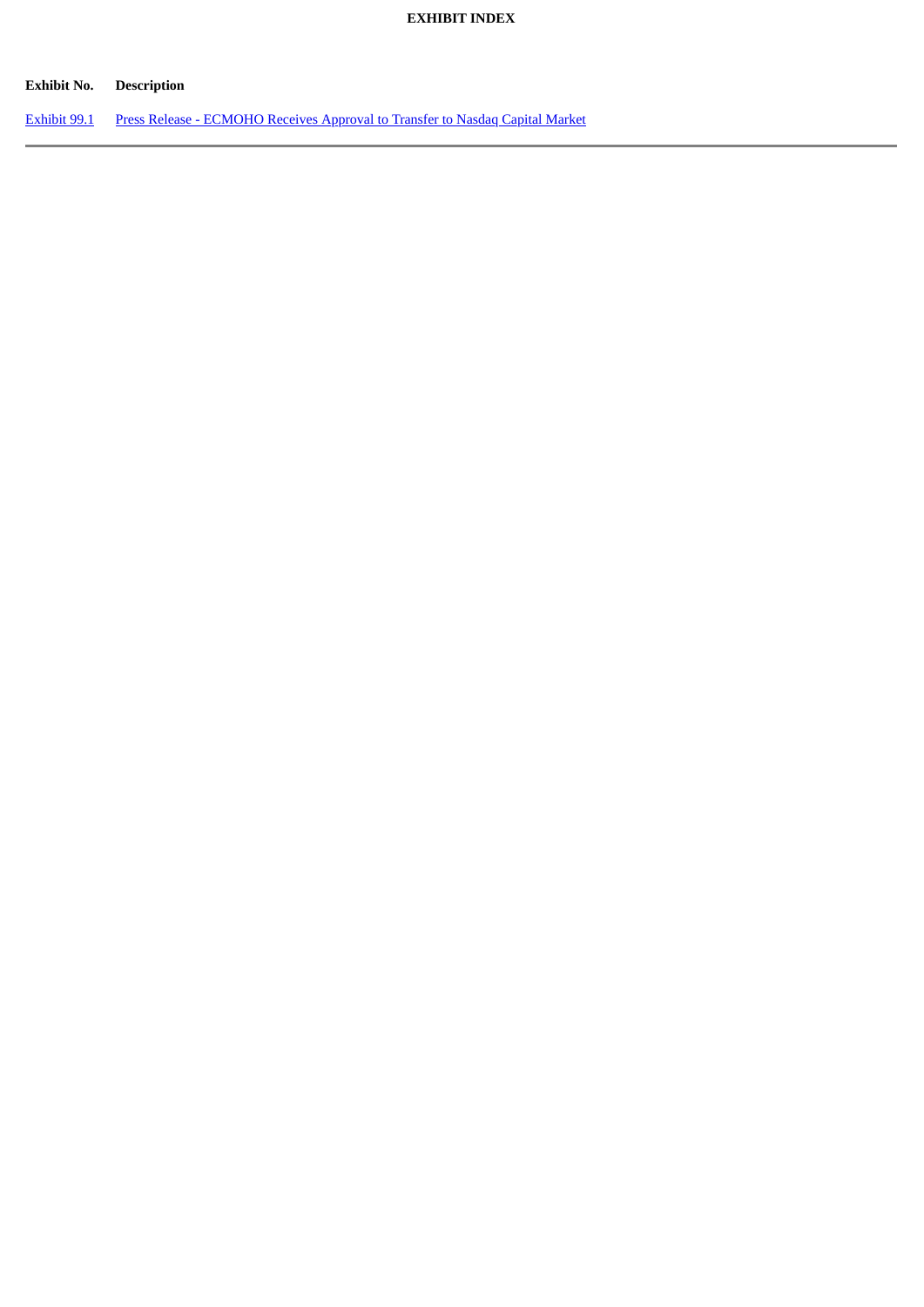### **SIGNATURES**

Pursuant to the requirements of the Securities Exchange Act of 1934, the registrant has duly caused this report to be signed on its behalf by the undersigned, thereunto duly authorized.

**ECMOHO Limited**

(Registrant)

Date: March 17, 2022 /s/ ZOE WANG Zoe Wang Chairwoman and Chief Executive Officer